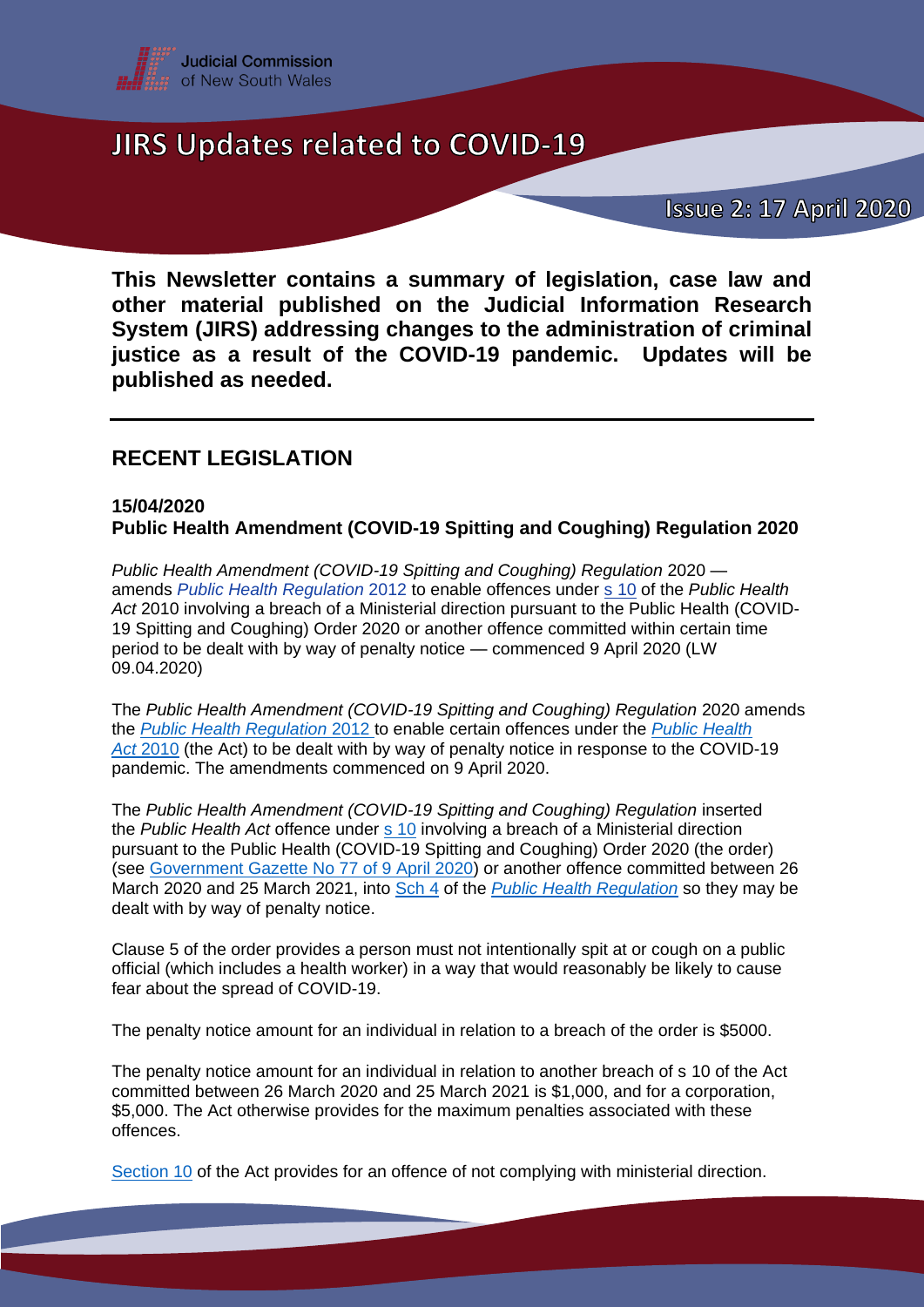

*2/*

For up-to-date details regarding the Ministerial directions/orders in force, see [NSW](https://www.legislation.nsw.gov.au/#/notifications)  [Legislation Notifications.](https://www.legislation.nsw.gov.au/#/notifications)

The *Public Health Amendment (COVID-19 Spitting and Coughing) Regulation* builds on the *Public Health Amendment (Penalty Notices) Regulation* 2020 which commenced on 25 March 2020.

**\_\_\_\_\_\_\_\_\_\_\_\_\_\_\_\_\_\_\_\_\_\_\_\_\_\_\_\_\_\_\_\_\_\_\_\_\_\_\_\_\_\_\_\_\_\_\_\_\_\_\_\_\_\_\_\_\_\_\_\_\_\_\_\_\_\_\_\_\_\_\_\_**

#### **07/04/2020**

**Crimes (Administration of Sentences) Amendment (COVID-19) Regulation 2020** 

*Crimes (Administration of Sentences) Amendment (COVID-19) Regulation* **2020 creates new [cl 330](https://www.legislation.nsw.gov.au/#/view/regulation/2014/550/part23/sec330) in the** *[Crimes \(Administration of Sentences\) Regulation](https://www.legislation.nsw.gov.au/#/view/regulation/2014/550)* **2014 operates with new s [276](https://www.legislation.nsw.gov.au/#/view/act/1999/93/part15/sec276)** *Crimes (Administration of Sentences) Act* **1999 to prescribe classes of inmate eligible for possible release on parole during COVID-19 pandemic classes of inmate are those with higher health risk and those to be released within 12 months, and must not be an "excluded inmate" — commenced 3 April 2020 (cl 2, LW 03.04.2020)**

The *Crimes (Administration of Sentences) Amendment (COVID-19) Regulation* 2020 amends the *[Crimes \(Administration of Sentences\) Regulation](https://www.legislation.nsw.gov.au/#/view/regulation/2014/550)* 2014 to prescribe classes of inmate eligible for possible release on parole during the COVID-19 pandemic. The amendment commenced on 3 April 2020.

It operates with the new s [276](https://www.legislation.nsw.gov.au/#/view/act/1999/93/part15/sec276) of the *Crimes (Administration of Sentences) Act* 1999 (the Act) introduced by the *COVID-19 Legislation Amendment (Emergency Measures) Act* 2020 which commenced on 25 March 2020 enabling the Commissioner of Corrective Services to grant parole to certain inmates and prescribing those excluded from consideration for release under the section.

The new [cl 330\(1\)](https://www.legislation.nsw.gov.au/#/view/regulation/2014/550/part23/sec330) prescribes the following classes of inmate as eligible for release to parole:

a) those whose health is at higher risk during the COVID-19 pandemic because of an existing medical condition or vulnerability;

b) those whose earliest possible release date is within 12 months,

other than an "excluded inmate" as defined in [cl 330\(3\).](https://www.legislation.nsw.gov.au/#/view/regulation/2014/550/part23/sec330) The Commissioner must also not make such an order in relation to other classes of person listed in s [276\(3\)](https://www.legislation.nsw.gov.au/#/view/act/1999/93/part15/sec276) of the Act.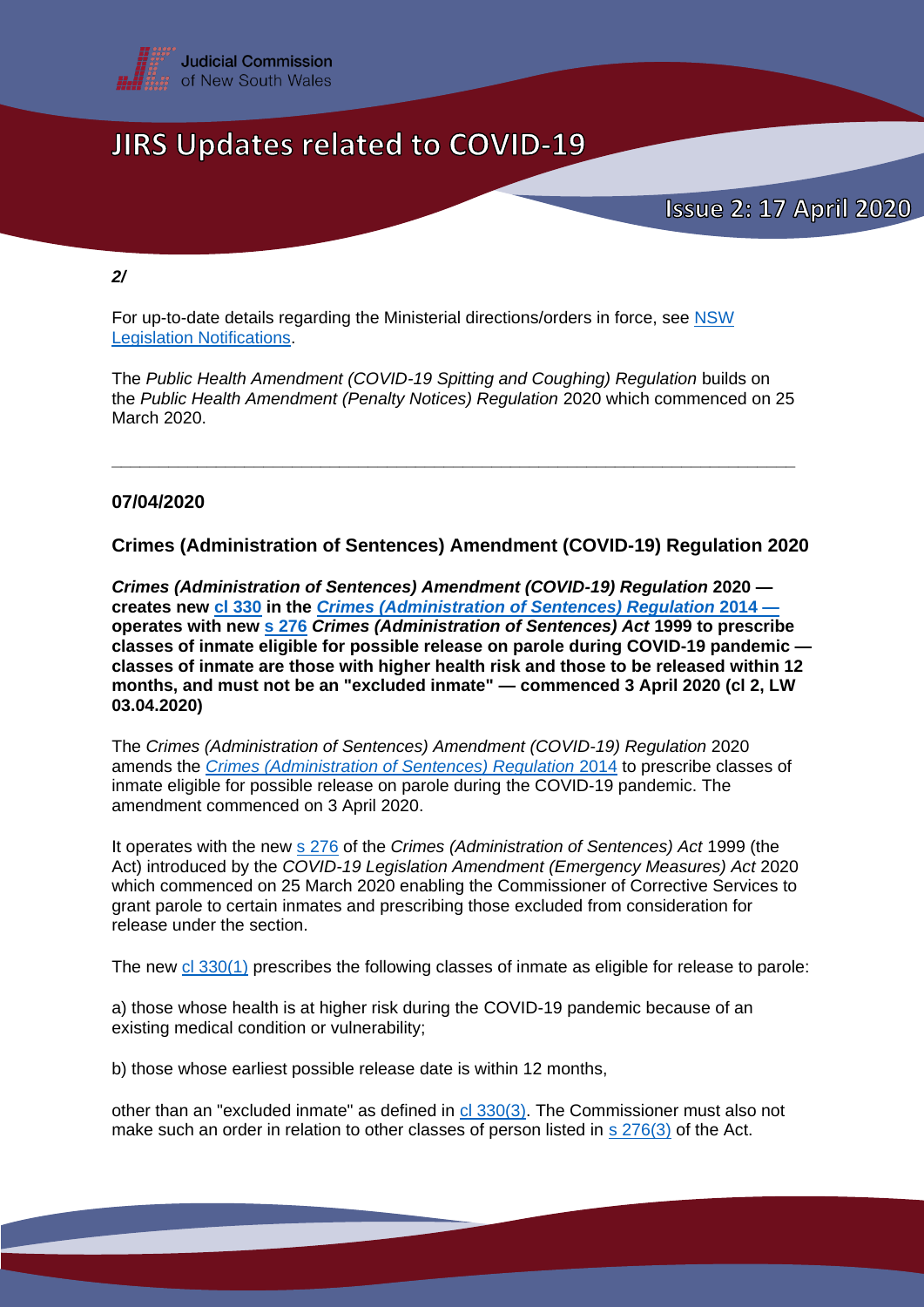

#### *3/*

[Clause 330\(2\)](https://www.legislation.nsw.gov.au/#/view/regulation/2014/550/part23/sec330) provides the Commissioner must be satisfied the inmate does not pose an unacceptable risk to community safety (also see s  $276(1)(b)$  of the Act which provides the Commissioner must also be satisfied that releasing the inmate on parole is reasonably necessary because of the risk to public health or to the good order and security of correctional premises arising from the COVID-19 pandemic).

**\_\_\_\_\_\_\_\_\_\_\_\_\_\_\_\_\_\_\_\_\_\_\_\_\_\_\_\_\_\_\_\_\_\_\_\_\_\_\_\_\_\_\_\_\_\_\_\_\_\_\_\_\_\_\_\_\_\_\_\_\_\_\_\_\_\_\_\_\_**

### **RECENT CASES**

#### **16/04/2020**

**Trial procedure — COVID-19 pandemic — adjournment application —** *[COVID-19](https://www.legislation.nsw.gov.au/#/view/act/2020/1)  [Legislation Amendment \(Emergency Measures\) Act](https://www.legislation.nsw.gov.au/#/view/act/2020/1)* **2020 —** *Evidence (Audio and Audio Visual Links Act* **1998, s [22C\(3\) & \(4\)](https://www.legislation.nsw.gov.au/#/view/act/1998/105/part4/sec22c) — appearances via AVL — trial adjourned — trial in virtual courtroom impractical given technological difficulties — accused's right to a fair trial compromised —** *R v [Macdonald; R](http://www.austlii.edu.au/cgi-bin/viewdoc/au/cases/nsw/NSWSC/2020/382.html?_sm_byp=iVV76Lrw3126153s) v E. Obeid; R v M. Obeid (No [11\)](http://www.austlii.edu.au/cgi-bin/viewdoc/au/cases/nsw/NSWSC/2020/382.html?_sm_byp=iVV76Lrw3126153s)* **[\[2020\] NSWSC 382](https://jirs.judcom.nsw.gov.au/nswsc/judgments/2020/2020_NSWSC_382.html)**

The joint judge-alone trial of the accused had been in progress for five weeks in the Supreme Court when it was adjourned for about two weeks for mention in response to the public health concerns associated with the COVID-19 pandemic.

In the interim, the Chief Justice directed that, consistent with then current public health advice, there would be no physical appearances in any criminal matters until further notice, save in exceptional circumstances and with his Honour's leave.

Shortly before the mention date, the Court convened for a "test run" of facilities for the proceedings to recommence in a "virtual courtroom" via a web link to the courtroom with a view to the joint trial resuming shortly after. During the "test run" it became clear the system did not easily cope with the appearance of all six counsel, and each of the solicitors instructing respective counsel. There were further issues for Mr Macdonald's counsel, who was instructed directly. The Court expressed concerns as to how witnesses would give evidence via the audio-visual link (AVL) and be cross-examined when the Court Book exceeded 7500 pages and an additional 79 documents were marked for identification.

Before the trial was due to recommence, the *[COVID-19 Legislation Amendment \(Emergency](https://www.legislation.nsw.gov.au/#/view/act/2020/1)  [Measures\) Act](https://www.legislation.nsw.gov.au/#/view/act/2020/1)* [2020](https://jirs.judcom.nsw.gov.au/php/legn_docs.php?path=archlaw/nswact/2020-1/2020-03-25) commenced. Relevantly, it amended the *[Evidence \(Audio and Audio](https://www.legislation.nsw.gov.au/#/view/act/1998/105/full)  [Visual Links\) Act](https://www.legislation.nsw.gov.au/#/view/act/1998/105/full)* [1998](https://jirs.judcom.nsw.gov.au/php/legn_docs.php?path=archlaw/nswact/1998-105/2020-03-25) allowing the Court to direct that witnesses and the accused attend proceedings by AVL. Pursuant to  $s$  [22C\(3\) and \(4\)](https://www.legislation.nsw.gov.au/#/view/act/1998/105/part4/sec22c) of that Act, the Crown applied for appearances by AVL or, in the alternative, for counsel and solicitors to physically appear and for others to appear by AVL.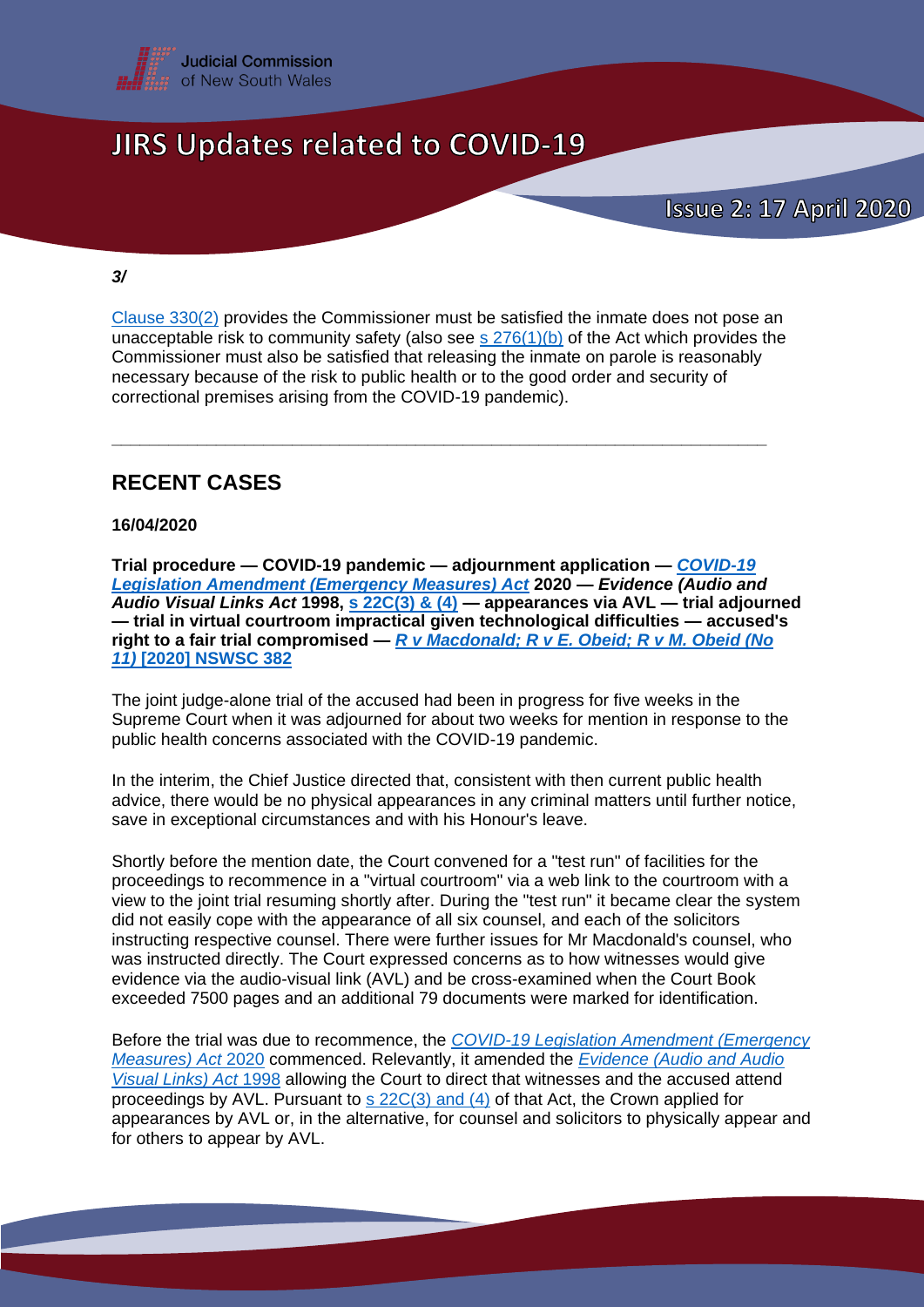

#### *4/*

On the morning of the day the trial was to recommence, the Court could not convene as none of the parties were able to connect to the virtual courtroom. That afternoon counsel, instructing solicitors, and the accused all appeared from various places (including in some cases, their homes) but throughout the proceedings, one or more of the parties repeatedly "dropped out", necessitating telephone communication with them so they could "dial back in". Occasionally counsel were difficult to hear and submissions were fractured or time delayed. The integrity of the transcript suffered.

During the hearing of the Crown's application, the parties were advised the Chief Justice had refused leave for the trial to resume in the alternative manner proposed by the Crown. The Director of Public Prosecutions tried, unsuccessfully, to make arrangements for a "witness hub" at an external location for the giving of evidence by AVL.

The trial was adjourned and was to resume in the virtual courtroom but difficulties with the technology continued although efforts were being made to address and resolve what had become, by that time, systemic technological problems throughout the court.

Mr Macdonald then applied to adjourn the trial to a date to be fixed because of the ongoing practical difficulties his counsel faced in continuing to represent him as a direct access client. The Crown opposed the application. Counsel for the other accused neither consented to, nor opposed, the application.

The Court (Fullerton J) allowed the application and adjourned the trial for four months.

The accused are entitled to a fair trial which includes, necessarily, fair process and procedures. A trial of the accused in a virtual courtroom is impractical and the accused's right to a fair trial would be at risk if it continued at this time, subject as it is to the current health and safety regime imposed under the **Public Health (COVID-19 Restrictions on** [Gathering and Movement\) Order 2020](https://gazette.legislation.nsw.gov.au/so/download.w3p?id=Gazette_2020_2020-65.pdf) under s [7](https://www.legislation.nsw.gov.au/#/view/act/2010/127/part2/sec7) of the *Public Health Act* 2010, and the Chief Justice's direction that there be no physical appearances in trial proceedings:

It is not assumed there will be an easing of the current social distancing restrictions over the next few months, or that there will be any necessary improvement in the Court's capacity to conduct adversarial criminal trial proceedings. It is hoped, however, that by adjourning the trial until August 2020 it may be able to resume with all counsel appearing personally, albeit within a courtroom that preserves the need for social distancing, with the accused having the option of appearing via AVL and with witnesses having that option on an application being made under the *[Evidence \(Audio and Audio Visual Links\) Act](https://www.legislation.nsw.gov.au/#/view/act/1998/105/full)*, assuming the facilities are available to allow that to occur and that they can be utilised to practical effect.

**\_\_\_\_\_\_\_\_\_\_\_\_\_\_\_\_\_\_\_\_\_\_\_\_\_\_\_\_\_\_\_\_\_\_\_\_\_\_\_\_\_\_\_\_\_\_\_\_\_\_\_\_\_\_\_\_\_\_\_\_\_\_\_\_\_\_\_\_\_**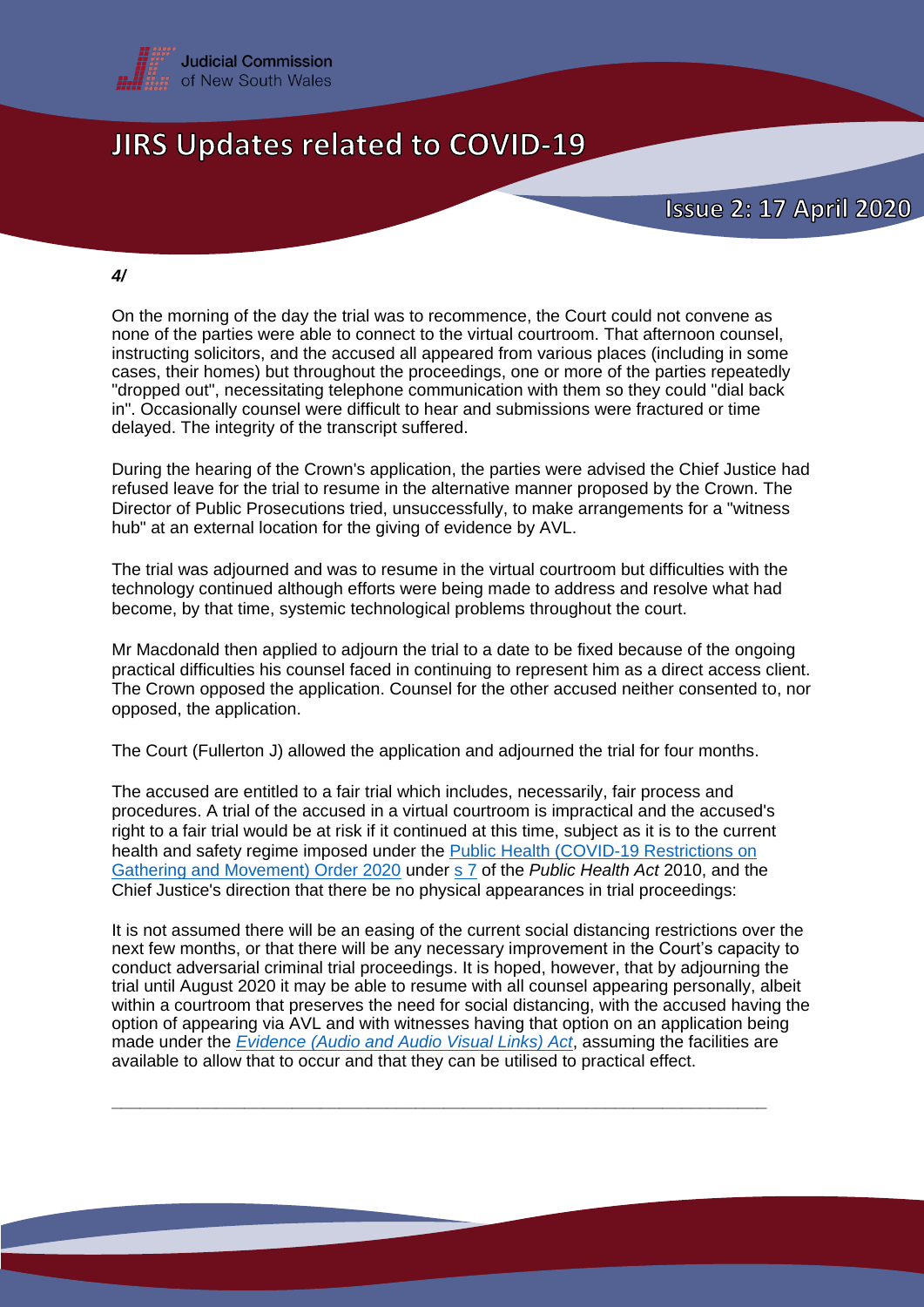

*5/*

**06/04/2020**

*Bail Act* **2013, ss [16A,](https://www.legislation.nsw.gov.au/#/view/act/2013/26/part3/div1a/sec16a) [16B,](https://www.legislation.nsw.gov.au/#/view/act/2013/26/part3/div1a/sec16b) [17,](https://www.legislation.nsw.gov.au/#/view/act/2013/26/part3/div2/sec17) [18,](https://www.legislation.nsw.gov.au/#/view/act/2013/26/part3/div2/sec18) [19](https://www.legislation.nsw.gov.au/#/view/act/2013/26/part3/div2/sec19) — release application — serious domestic violence assaults — evidence concerning effect of COVID-19 pandemic on criminal justice and prison systems — pandemic relevant to assessing bail concerns under s [18,](https://www.legislation.nsw.gov.au/#/view/act/2013/26/part3/div2/sec17) show cause requirement under s [16B](hhttps://www.legislation.nsw.gov.au/#/view/act/2013/26/part3/div1a/sec16b) and unacceptable risk test in s [19](https://www.legislation.nsw.gov.au/#/view/act/2013/26/part3/div2/sec19) applicant released on strict conditional bail —** *[Rakielbakhour v DPP](http://www.austlii.edu.au/cgi-bin/viewdoc/au/cases/nsw/NSWSC/2020/323.html?_sm_byp=iVVkQj9MC6VSKbPR)* **[2020] NSWSC [323](http://www.austlii.edu.au/cgi-bin/viewdoc/au/cases/nsw/NSWSC/2020/323.html?_sm_byp=iVVkQj9MC6VSKbPR)**

The applicant was charged with assault and assault occasioning actual bodily harm. Police attended his home after neighbours reported his wife (the alleged victim) crying for help, and found the alleged victim with injuries to her face. The applicant denied the offences. The alleged victim indicated she would not give evidence in court, and gave an account of the incident exculpating the applicant.

The applicant made a release application, in support of which he tendered evidence concerning the COVID-19 pandemic (novel corona virus) and its impact on the criminal justice and prison systems in New South Wales. The Prosecutor tendered two memoranda by the Chief Magistrate (see [Chief Magistrate's Memorandum Covid-19 arrangements](http://www.localcourt.justice.nsw.gov.au/Documents/COVID19/chief-magistrate-s-memorandum-7-management-of-domestic-and-personal-violence-proceedings.pdf)  [No.7;](http://www.localcourt.justice.nsw.gov.au/Documents/COVID19/chief-magistrate-s-memorandum-7-management-of-domestic-and-personal-violence-proceedings.pdf) Chief Magistrate's Additional Memo (Clarification)).

The Court (Hamill J) granted bail subject to various conditions, including house arrest.

The strength of the case against the applicant is questionable given the alleged victim has indicated she will not give evidence against him. The bail concerns raised by the prosecution are able to be mitigated by imposing strict conditions. Accordingly, the concerns arising under s [17](https://www.legislation.nsw.gov.au/#/view/act/2013/26/part3/div2/sec17) of the *Bail Act* 2013 are not unacceptable risks for the purpose of s [19.](https://www.legislation.nsw.gov.au/#/view/act/2013/26/part3/div2/sec19) In making that determination it is kept in mind that the alleged victim's failure to co-operate with police may be indicative of the psychology of a victim of intimate partner violence a matter militating against the grant of bail.

The evidence tendered and the Chief Magistrate's memoranda in respect of the COVID-19 pandemic suggest:

- gaols and similar institutions are particularly susceptible to the rapid spread of the virus and it is difficult to enforce the restrictions currently being encouraged in the community;
- there have been no confirmed cases of COVID-19 amongst inmates inside NSW prisons at this stage, however health workers in the prison system have tested positive for the virus;
- inmates are currently subject to more onerous conditions of incarceration personal visits have been suspended and inmates are kept in their cells for longer periods;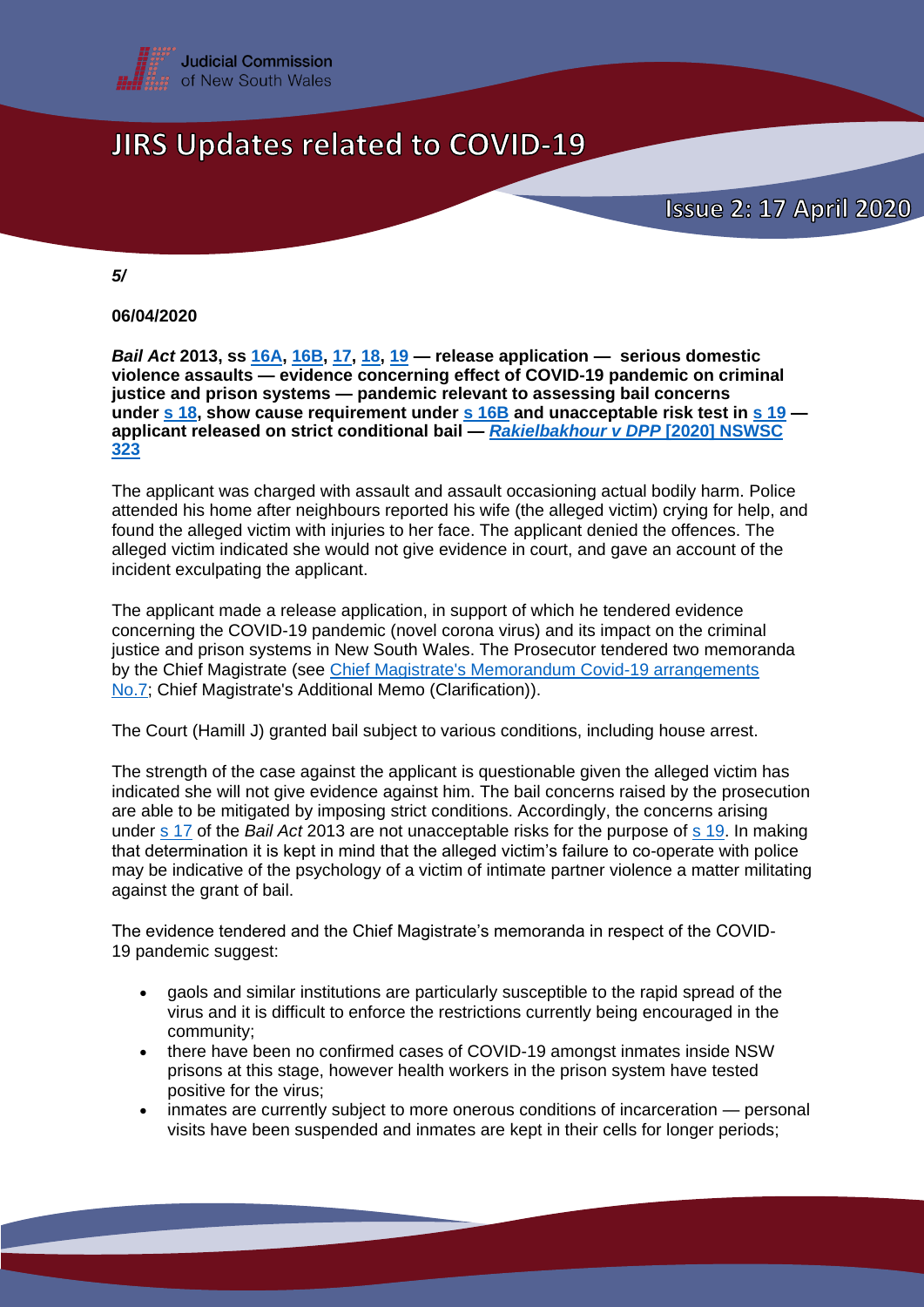

#### *6/*

- many criminal cases are being adjourned;
- inmates are expected to have increased anxiety waiting in gaol because the virus can spread so quickly;
- the number of reported cases are rising exponentially;<br>• the NSW parliament has passed emergency legislation
- the NSW parliament has passed emergency legislation (*COVID-19 Legislation Amendment (Emergency Measures) Act* 2020) which includes allowing the Commissioner to grant early parole reflecting the seriousness of the current medical crisis;
- the new court procedures under the emergency legislation such as "virtual courts" and the suspension of jury trials will create delays and backlogs.

These are matters properly to be taken into account and are relevant to a number of factors in s [18](https://www.legislation.nsw.gov.au/#/view/act/2013/26/part3/div2/sec18) of the *Bail Act* when assessing bail concerns including: s [18\(1\)\(m\)](https://www.legislation.nsw.gov.au/#/view/act/2013/26/part3/div2/sec18) (the need for the person to be free for any other lawful reason, for example, to protect themselves from infection and support their family); s  $18(1)(h)$  (the length of time a person will remain in custody); s [18\(1\)\(l\)](https://www.legislation.nsw.gov.au/#/view/act/2013/26/part3/div2/sec18) (the need for the accused to prepare for their appearance in court or obtain legal advice, for example, all legal visits are currently conducted by video link); and s [18\(1\)\(k\)](https://www.legislation.nsw.gov.au/#/view/act/2013/26/part3/div2/sec18) (any special vulnerability the accused person has, with Aboriginal and Torres Strait Islanders being particularly susceptible to the virus).

Similar observations about the current crisis were made in the Victorian bail applications of *[Re Broes](http://www.austlii.edu.au/cgi-bin/viewdoc/au/cases/vic/VSC/2020/128.html)* [2020] VSC 128 and *Re Tong* [2020] VSC 141. Allowing for the fact that, unlike Victoria, the applicant in this case does not need to establish exceptional circumstances to justify the grant of bail, the observations in *Re Broes* at [35]–[42] remain relevant to considerations applying under the New South Wales bail provision. Depending on the circumstances, the COVID-19 pandemic will be relevant to the show cause requirement under ss [16A-](https://www.legislation.nsw.gov.au/#/view/act/2013/26/part3/div1a/sec16a)16B of the *Bail Act*, and in other cases, such as this, it will be relevant to the factors under s [18.](https://www.legislation.nsw.gov.au/#/view/act/2013/26/part3/div2/sec18)

\_\_\_\_\_\_\_\_\_\_\_\_\_\_\_\_\_\_\_\_\_\_\_\_\_\_\_\_\_\_\_\_\_\_\_\_\_\_\_\_\_\_\_\_\_\_\_\_\_\_\_\_\_\_\_\_\_\_\_\_\_\_\_\_\_\_\_\_\_\_\_\_\_

#### **02/04/2020**

**Procedure —** *Criminal Appeal Act 1912***, s [5F\(3\)](https://www.legislation.nsw.gov.au/#/view/act/1912/16/part3/sec5f) — appeal against decision refusing counsel leave to withdraw and to vacate trial — judge erred by failing to address whether trial unfair if accused unrepresented — accused not at fault for lack of representation —** *[Dietrich v The Queen](http://eresources.hcourt.gov.au/showbyHandle/1/9769)* **(1992) 177 CLR 292 applied —** *[Kahil v R](http://www.austlii.edu.au/cgi-bin/viewdoc/au/cases/nsw/NSWCCA/2020/56.html?_sm_byp=iVVkQj9MC6VSKbPR)* **[2020] [NSWCCA 56](http://www.austlii.edu.au/cgi-bin/viewdoc/au/cases/nsw/NSWCCA/2020/56.html?_sm_byp=iVVkQj9MC6VSKbPR)**

The applicant and his co-accused were charged with conspiracy to import a commercial quantity of a border controlled precursor contrary to ss [11.5\(1\)](https://www.legislation.gov.au/Details/C2020C00120) and [307.11\(1\)](https://www.legislation.gov.au/Details/C2020C00120) of the *Criminal Code* (Cth). On the 7th day of the trial (which was, as a result of various delays, two weeks from the day the trial commenced), the applicant's counsel applied for leave (with the